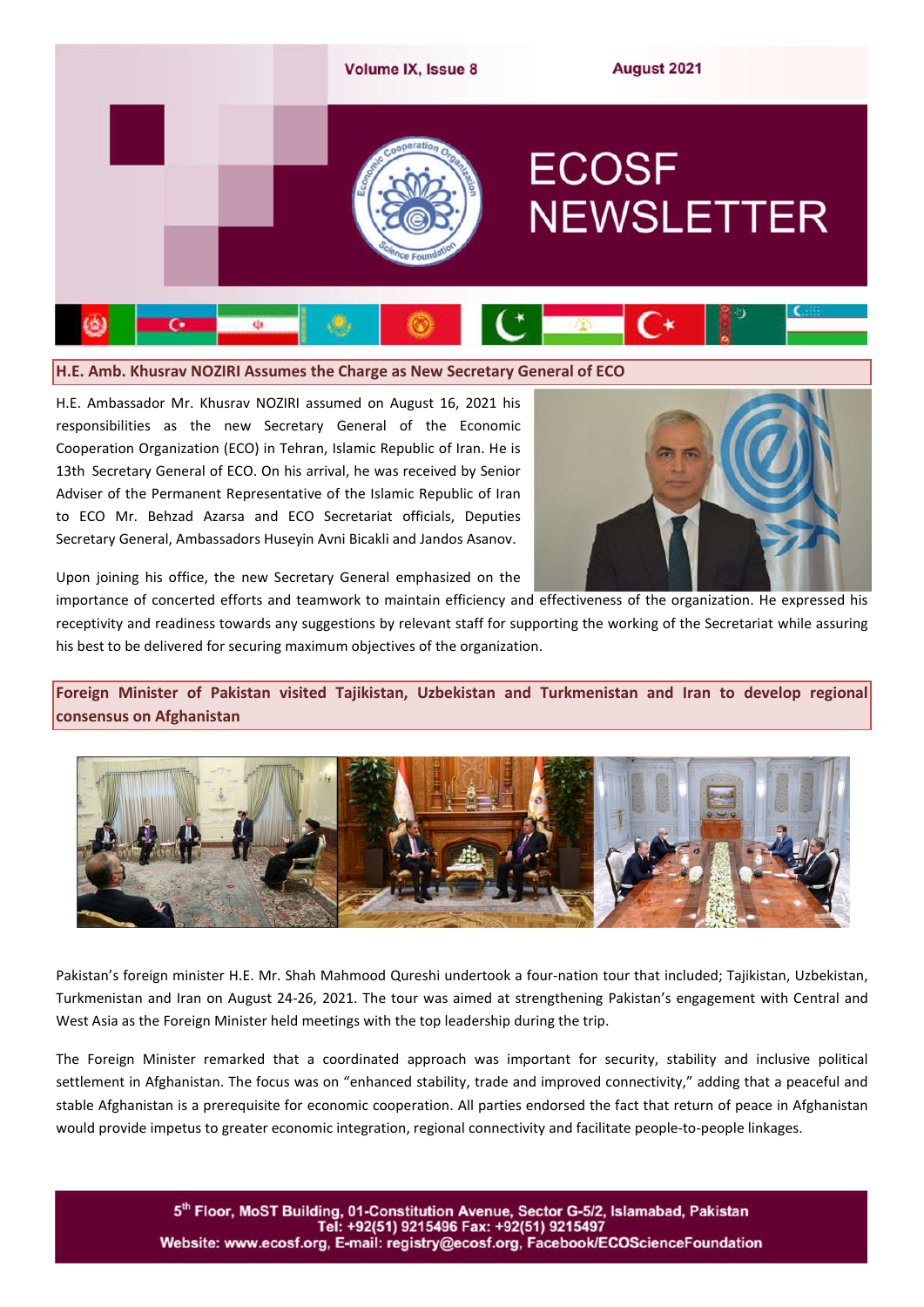**Seminar on "Challenges and Strategies for Effective Plastic Waste Management to Improve Human Health'' held on 4th August 2021 at PSF Islamabad**



Federal Minister for Science and Technology Senator Shibli Faraz stressed the need for constituting a regulatory authority to deal with the overall environmental issues with a special focus on the monstrous threats being posed to the environment and human health.

He was addressing a seminar on "Challenges and Strategies for Effective Plastic Management to Improve Human Health" on 4 August 2021 at Pakistan Science Foundation (PSF) Islamabad. The seminar was organized by PSF in collaboration with UNESCO, UNDP, Global Water Challenge, Coca Cola Foundation, and New World.

The Federal Minister said that the government is tackling the environmental issues on priority and referred to his government's initiatives of "billion tree tsunami' and the imposing ban on the use of plastic bags in the country. He said that the environmental degeneration has become a global issue and it is not specific to any country or region. He said that Prime Minister Imran Khan himself was taking keen interest in bringing improvements in this area be it plantation of trees or proper and efficient management of garbage especially plastic waste.



Appreciating the contribution of the Pakistan Science Foundation (PSF), Senator Shibli Faraz said that his ministry was prepared to extend financial support to scientists and university students to come up with problem-solving research projects to bring positive change in the overall socio-economic condition of the common people.

Country Director UNSECO Pakistan Ms. Patricia McPhillips said that plastic pollution is the most pressing issue and had acquired a global dimension. She said that concerted and multi-pronged efforts were required to minimize its devastating effects. She said, "Plastics have invaded our environment at an alarming rate. Not only are plastics a threat to local and global biodiversity, but micro plastics have entered our food chain system," adding, "we are now eating plastic, which is not a substance meant for human or animal digestion or consumption".

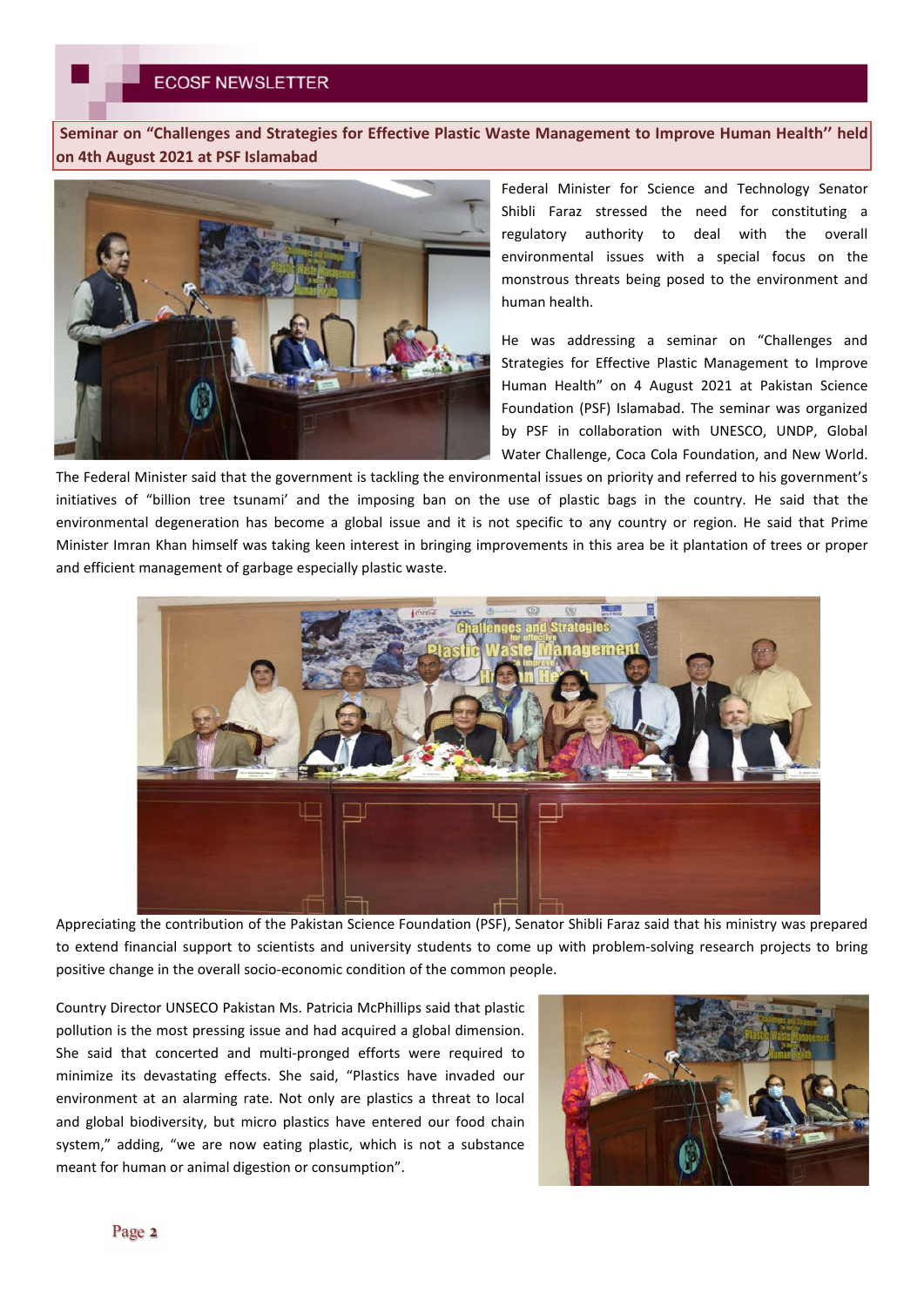**Hybrid Seminar on Innovative Technologies for Sustainable Agriculture followed by an exhibition "Technological Solution for Sustainable Agriculture" at Ministry of Foreign Affairs -Islamabad, Pakistan**

The Ministry of Foreign Affairs, in collaboration with the Embassy of Switzerland in Islamabad, held a hybrid event on agricultural technologies-related to innovation for sustainable agriculture. The event brought together, physically and virtually, nearly 100 science and technology-related stakeholders from Pakistan and Switzerland. It also featured an exhibition of start-ups related to agri-bio and agri-tech in Pakistan, showcasing a diverse range of products and services. On behalf of ECOSF, President ECOSF participated in the event.



The event was held under the Ministry of Foreign Affairs' Science Diplomacy Initiative, one key objective of which is to provide local S&T stakeholders a platform to showcase their innovations for pursuing international partnerships. In his address, the Federal Minister for National Food Security and Research, Syed Fakhar Imam, welcomed the interface between local innovation stakeholders and potential international partners. He also emphasized the need to incorporate recent innovations such as precision agriculture to increase the productivity of the agricultural value chain. In this context, he also lauded the efforts of the local start-ups that are transforming the agricultural sector and affiliated industries in the country with the full support of the Government of Pakistan.



In his remarks, Director General of the Ministry of Foreign Affairs for United Nations/Science Diplomacy highlighted the role of technology in attaining the Sustainable Development Goals, including those related to food security and climate change. He added that Pakistan and Switzerland's friendly relations will be further strengthened through science diplomacy related engagements that can create scientific linkages and technological collaboration between the two countries.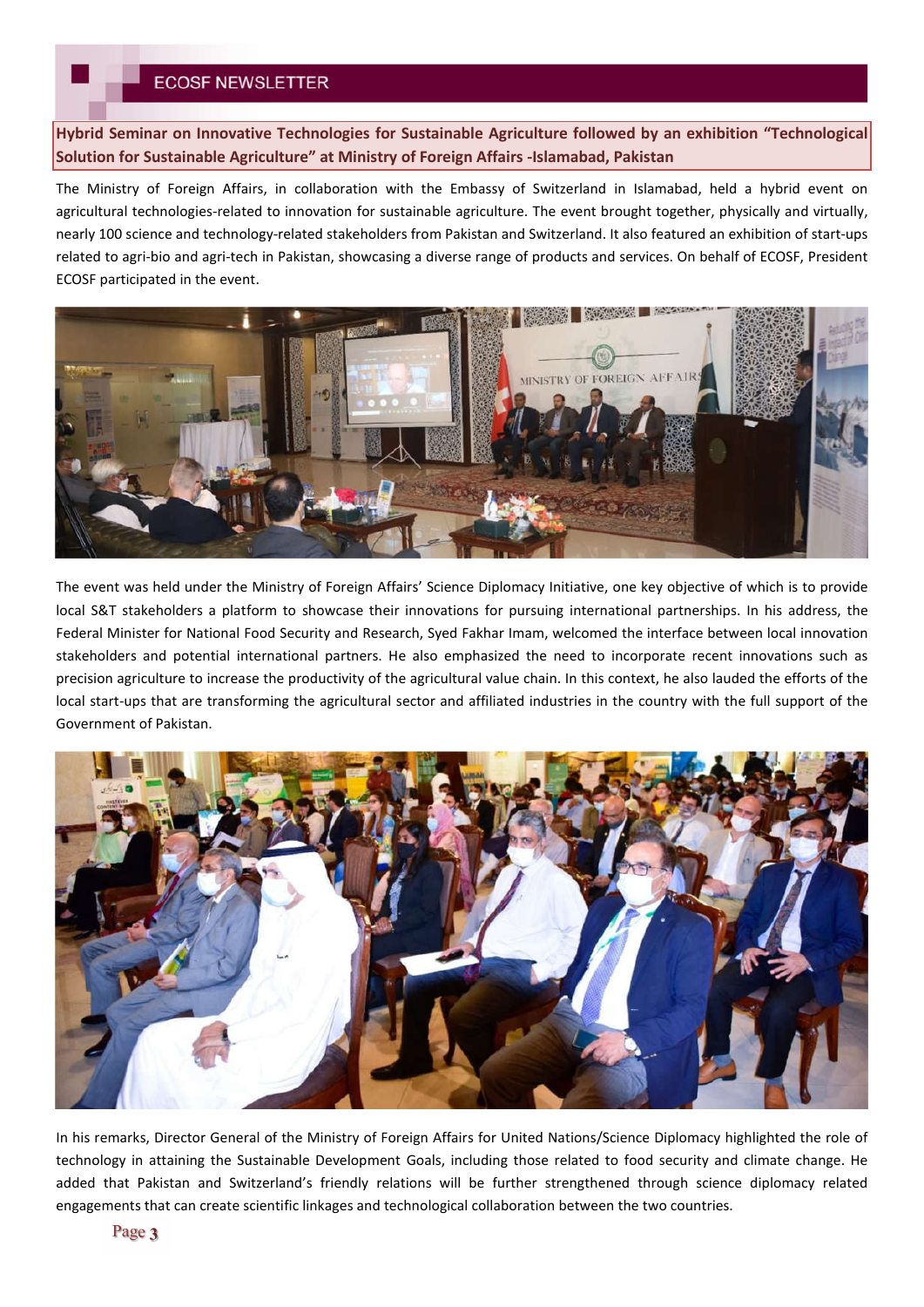The Swiss Chargé d'Affaires echoed similar sentiments and underscored the necessity of scientific cooperation to help tackle the multifaceted issues of climate change and food security. He also highlighted that sustainability is an important element for Swiss companies and one of their prioritized agenda for international partnerships.

The event included technical talks, institutional offerings, and a panel discussion focused on the agriculture and green technological-related landscape in both countries, as well as potential areas of collaboration. Participants from Pakistan included representatives from the special Technology Zones Authority, Higher Education Commission, National Science and Technology Park, National University of Science and Technology, and SUPARCO. Representation from the Swiss side included experts from the Swiss Federal Office for Agriculture, Geneva Science Diplomacy Anticipator, Swiss Research Institute of Organic Agriculture, along with some major Swiss start-ups working in the clean technology sector.

## **Kuala Lumpur Engineering Science Fair (KLESF) and STEMSELS Foundation jointly organized the webinar on Ignite STEM INTEREST to combat AI GAME ADDICTION**

STEMSEL Foundation in collaboration with Kuala Lumpur Engineering Science Fair (KLESF) organized a webinar on Ignite STEM INTEREST to combat AI GAME ADDICTION on 28 August 2021. The objective of holding this webinar was to enhance school students' interest in science, technology, engineering and mathematics (STEM) subjects and to enhance the awareness of the public on the roles and importance of STEM to combat AI game addiction.

The event was moderated by Mr. Miroslav Kostecki, the Chief Technical Officer at the STEMSEL Foundation. While Dr. Peng Choo, Director STEMSEL Foundation and Deputy Vice Chancellor (International Collaboration) was the keynote speaker. Dr. Choo underlined that with emergence of COVID-19 pandemic, a lot of students are exposed and attracted to addictive and harmful tools with wider exposure to internet. Dr. Choo in his talk presented the strategies to combat AI game addiction with effective use STEM education. President ECOSF Prof. Soomro was invited



to join the webinar; wherein he participated and contributed in the discussions with particular reference to the STEM education programmes of ECOSF as well ISTIC Malaysia and the Belt and Road International Science Education Coordinating Committee (BRISECC); of which he is a member of Management Boards.

**President ECOSF participated as Panelist in the UNESCO Regional Consultation on Open Science Policy Strategy and Implementation**

UNESCO Jakarta Office held a consultative meeting on Open Science on August 26, 2021 - as part of part of a series of regional consultations aimed at building a global consensus on open science. UNESCO has been developing a recommendation on Open Science, wherein Dr. Manzoor Soomro has been contributing as an expert; it will be considered at the next Session of the UNESCO General Assembly in Paris in November 2021.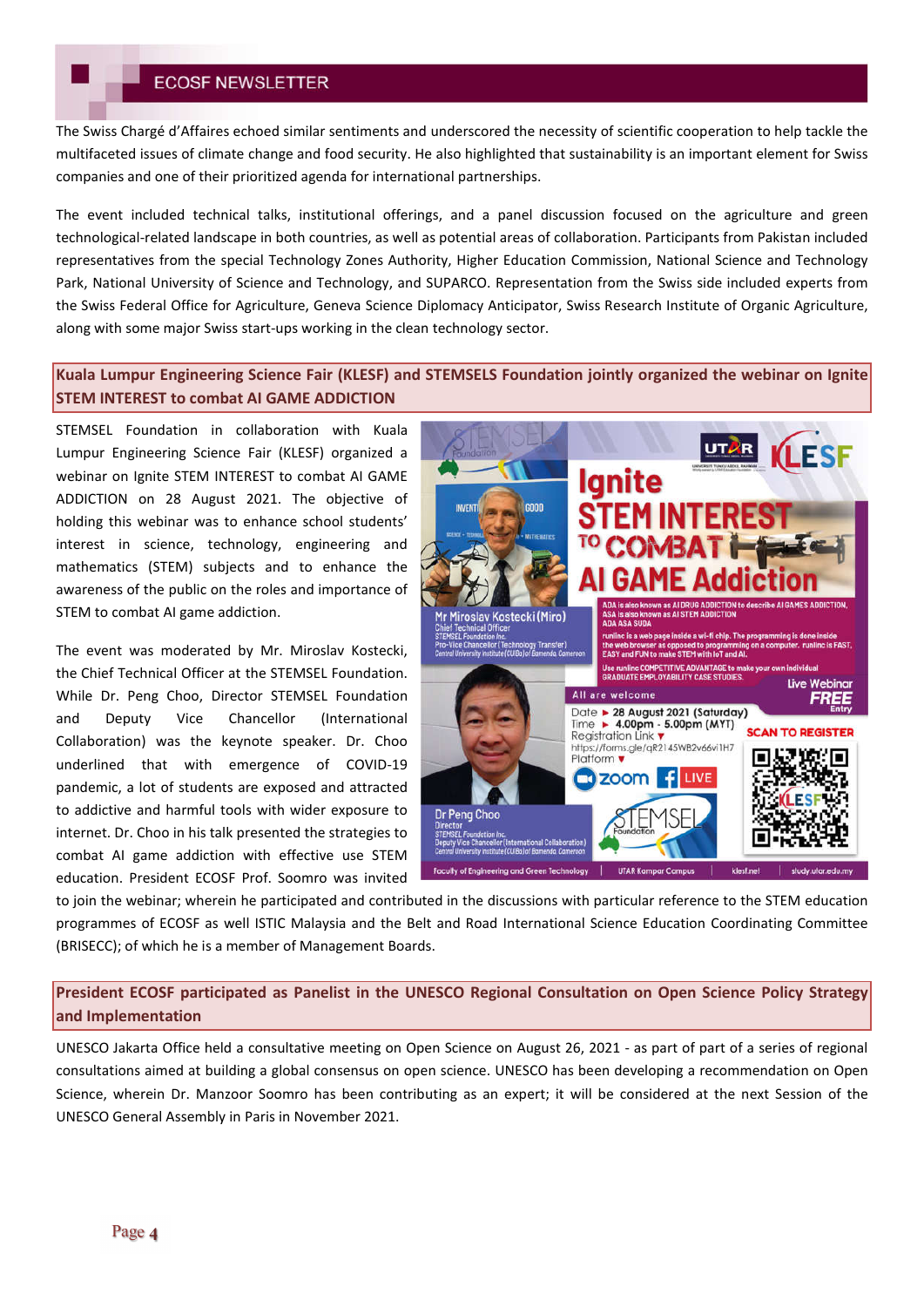As part of the mapping process, UNESCO invited President ECOSF Prof. Dr. Manzoor Hussain Soomro to participate in the Focus Group Discussion on Open Science Implementation in Pakistan. Other experts from Pakistan were Prof. Zabta Khan Shinwari of Pakistan Academy of Sciences and Dr. Tariq Bashir of Pakistan Council for S&T. The discussion centered around the ways and means to strategize the Open Science Policy framework.



To support the development of an implementation strategy and mechanisms to promote Open Science for accelerating SDGs in Asia and the Pacific, UNESCO Jakarta, the International Science, Technology and Innovation Centre for South-South Cooperation under the Auspices of UNESCO (ISTIC) and the International Science Council Regional Office for Asia and the Pacific (ISC-ROAP) have partnered together to seek consultative views on national implementation strategies and mechanisms to promote Open Science for Accelerating SDGs in Asia and the Pacific.

**Mustafa Science and Technology Foundation (MSTF) and BioNTech jointly hold a webinar on Prof. Ugur Sahin's latest achievements; focusing on mRNA -based vaccines, especially COVID-19** 

Mustafa Science and Technology Foundation and BioNTech jointly held a webinar on Prof. Ugur Sahin's latest achievements; focusing on mRNA -based vaccines, especially COVID-19 on 17th August 2021. Prof. Shahin is the main scientist who developed the "Pfizer-BioNTech" vaccine for COVID-19. From ECOSF, President Prof. Manzoor Hussain Soomro participated in the event. Prof. Ugur Sahin, a 2019 Mustafa Prize laureate and the developer of the first mRNA-based Covid-19 vaccine, made a presentation and answered to questions from the audience.

Prof. Sahin first gave a general account of mRNA vaccines and principles of developing mRNA vaccines. Since years ago, Prof. Sahin has been working on developing mRNA-based vaccines for cancer patients, along with his team. They have reached "promising, encouraging results in disease control" regarding the actual use of this approach in cancer patients, starting from 2014. He said "For years, we have tried to optimize our mRNA approach."

Prof. Sahin stated that his company, BioNTech, is primarily focused on cancer vaccine development, "but when we were hit by Covid-19 outbreak in China, we decided to use our platform to develop a vaccine for it."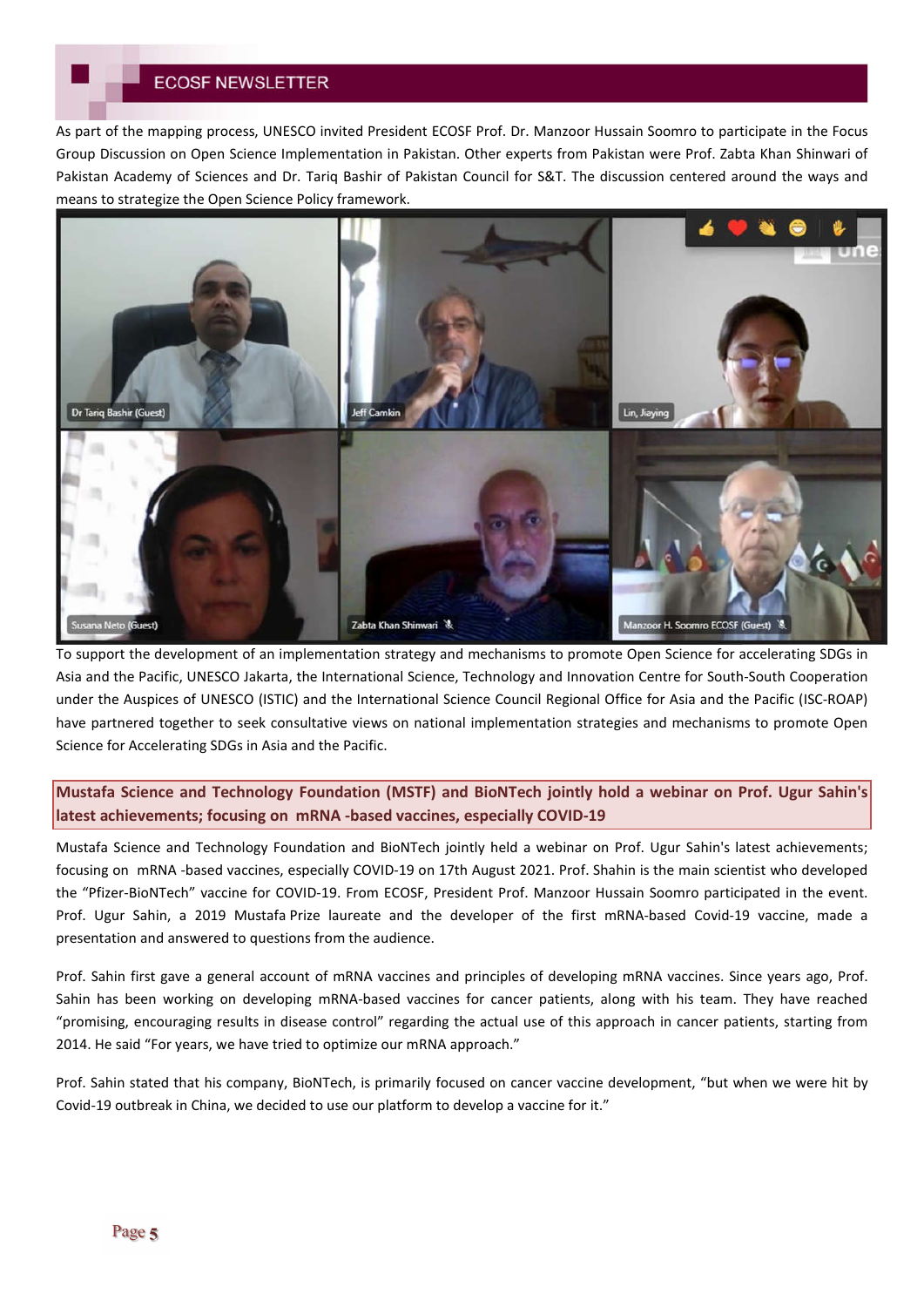Just as in cancer vaccine development we were trying to identify tumor mutations, we went through the identification of the virus genetic sequence in developing Covid-19 vaccine. The only chief difference between their cancer vaccine and their Covid-19 vaccine, Prof. Sahin remarked, is that "in case of infectious disease vaccine, we use nucleoside-modified mRNA which improves the tolerability of the vaccine." What is important to be regarded for virus variants, according to Prof. Sahin, is that there are 2 layers of protection against the virus.



The first layer is neutralizing antibody which inhibit the uptake of the virus—the entry of virus into the cells, but some viruses will escape it. The second layer of protection is T cells. "The first layer is prone to the escape of the virus, but for the virus it is much more difficult to escape from T cells," Prof. Sahin noted, adding that "This type of T cell response is believed to protect us against variants, because variants might manage to escape antibody responses, but they have to deal with T cell responses." "This is a protective layer not against infection, but against severe disease," he continued.

Asked whether they are working on the issue of temperature in which this vaccine can be kept, Sahin replied: "When we first developed our vaccine, we had only data for storing mRNA vaccine at minus 80. We have now the data which allows us to keep the vaccine at 2-8°C for 4 weeks." Sahin stated that even though high antibody loss was observed in the response of vaccinated subjects to some variants of the virus, "we still observed a high real-world efficacy of our vaccine against B.1.1.7 (Alpha) and B.1.351 (Beta) variants, based on a study in Qatar."

Studies show that after about 6 months of getting two shots of the vaccine, the protection against disease declines, but still there is a protection against severe disease "for more than 90%," Sahin highlighted. We have investigated that boosting the subjects who have already received two vaccine shots, increases the antibody level enormously. "So we believe that messenger RNA approach is suitable for boosting antibody," he said.

Asked about those who can receive mRNA vaccine booster shot, Sahin highlighted that based on the studies conducted so far, "mRNA vaccine is a suitable booster" whether the recipient has previously been infected with Covid-19, and whether they have received other types of vaccine. Sahin continued: "Delta variant is prevented by our vaccine for about 85% to 90% based on a study from the UK, but we need to be aware that when antibody response declines, the protection declines too. So it is important to keep the antibody level high for prevention of infection." Asked if he is now pursuing developing variant-specific vaccines for Covid-19, Sahin answered: "Yes, we have already started the clinical trial for Beta variant. We are now going to start a trial against the Delta variant in a few weeks."

Noting that their vaccine is "the fastest vaccine developed in the history of medicine," Sahin acknowledged the efforts of his team and his partners consisting of hundreds of people. Ugur Sahin was awarded the 2019 Mustafa Prize in Life & Medical Science and Technology for his achievements in "Development and Clinical Testing of mRNA-based Cancer Vaccines that are Tailored to the Mutation Profile of a Cancer Patient."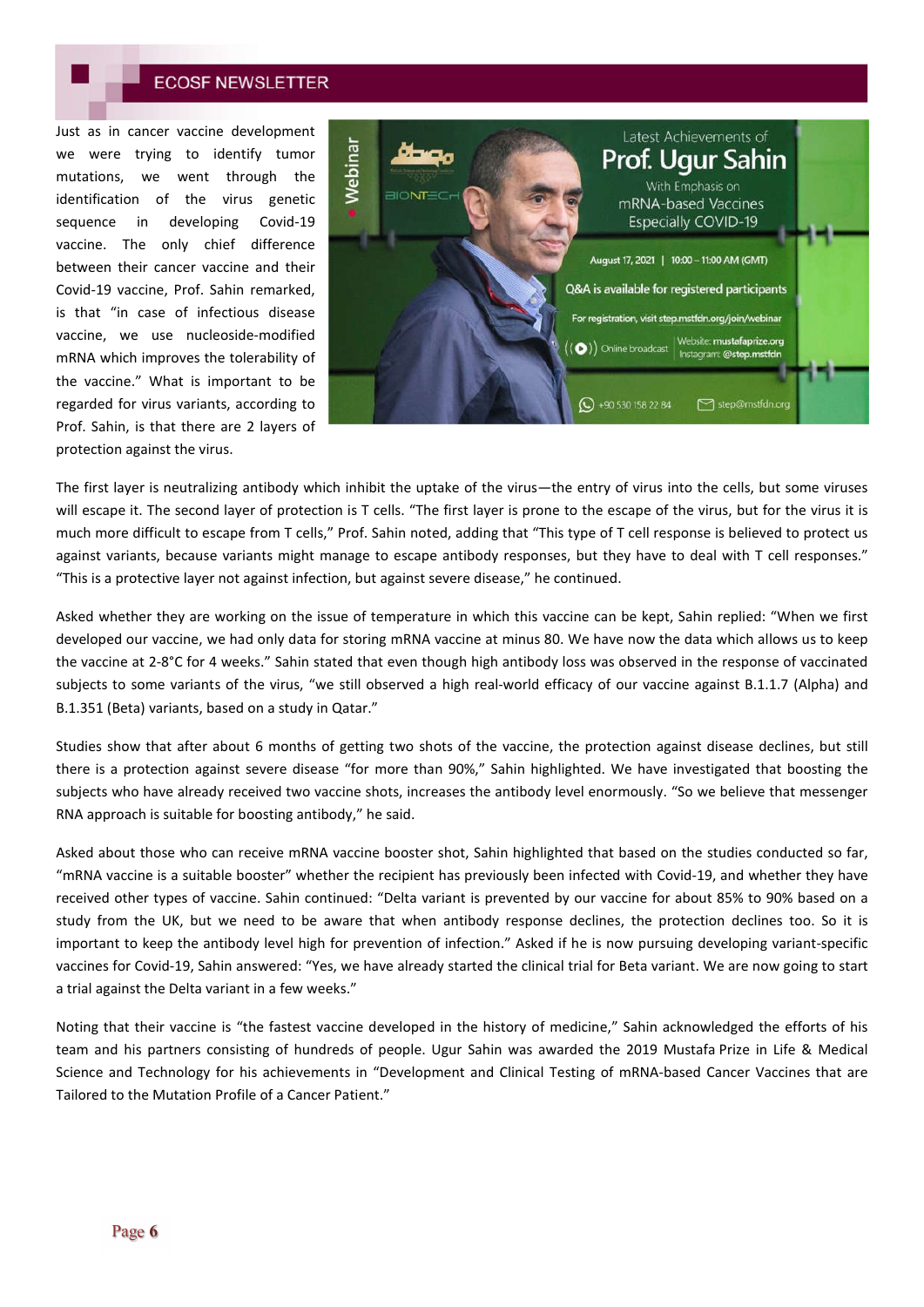**ECOSF participated in the Webinar on using Social Media to Source and Spread Science Journalism organized by KSJ - MIT**

The Knight Science Journalism Program at MIT hosted a webinar on "Using social media to source and spread Science Journalism" on August 26, 2021. This event was part of six-part webinar series from the Knight Science Journalism Program that aimed to empower science communicators, journalists and practitioners with insights, knowledge, tips, and resources needed to meet the highest standards of science journalism. On behalf of ECOSF, President ECOSF Prof. Dr. Manzoor Hussain Soomro participated in the webinar.

The webinar discussed the role of social media, and its effective use to promote science journalism and how people get their news and in what news people talk about. The event further sought to advance science journalism in the public interest by nurturing and enhancing the ability of journalists to effectively use the social media tool to promote science journalism and its intersection with human culture.

Following Speakers participated and contributed to the event:

- Chaseedaw Giles, Social Media Editor, Kaiser Health News
- Katie Fleeman , Audience Engagement Editor, Knowable Magazine
- Sukee Bennett, Senior Digital Editor, NOVA

### **ECOSF participated in the Virtual Dialogue on Pakistan E-Mobility Forum "A business Opportunity in Motion"**

United Nations Industrial Development Organization (UNIDO) in collaboration with USAID and Private Finance Advisory Network organized the virtual dialogue on "Pakistan E-Mobility Forum" on August 26, 2021. The virtual event shed light on business opportunities in the electric mobility sector of Pakistan. The dialogues deliberated on PFAN's value proposition to entrepreneurs in Pakistan and provided the way forward on how enterprises can from PFAN services in terms of access to finance. The event hosted a multistakeholder panel discussion around



challenges and opportunities on raising capital for entrepreneurs in the electric mobility space. A number of policy, finance and industry experts representing the state institutions, academia, development agencies, and private, and industry sector participated in the event. On behalf of ECOSF, Engr. Khalil Raza Scientific Officer and an expert in the field participated in the event. It is pertinent to mention that ECOSF with the support of UNDP has recently contributed towards E-mobility policy and charging infrastructure for Pakistan.

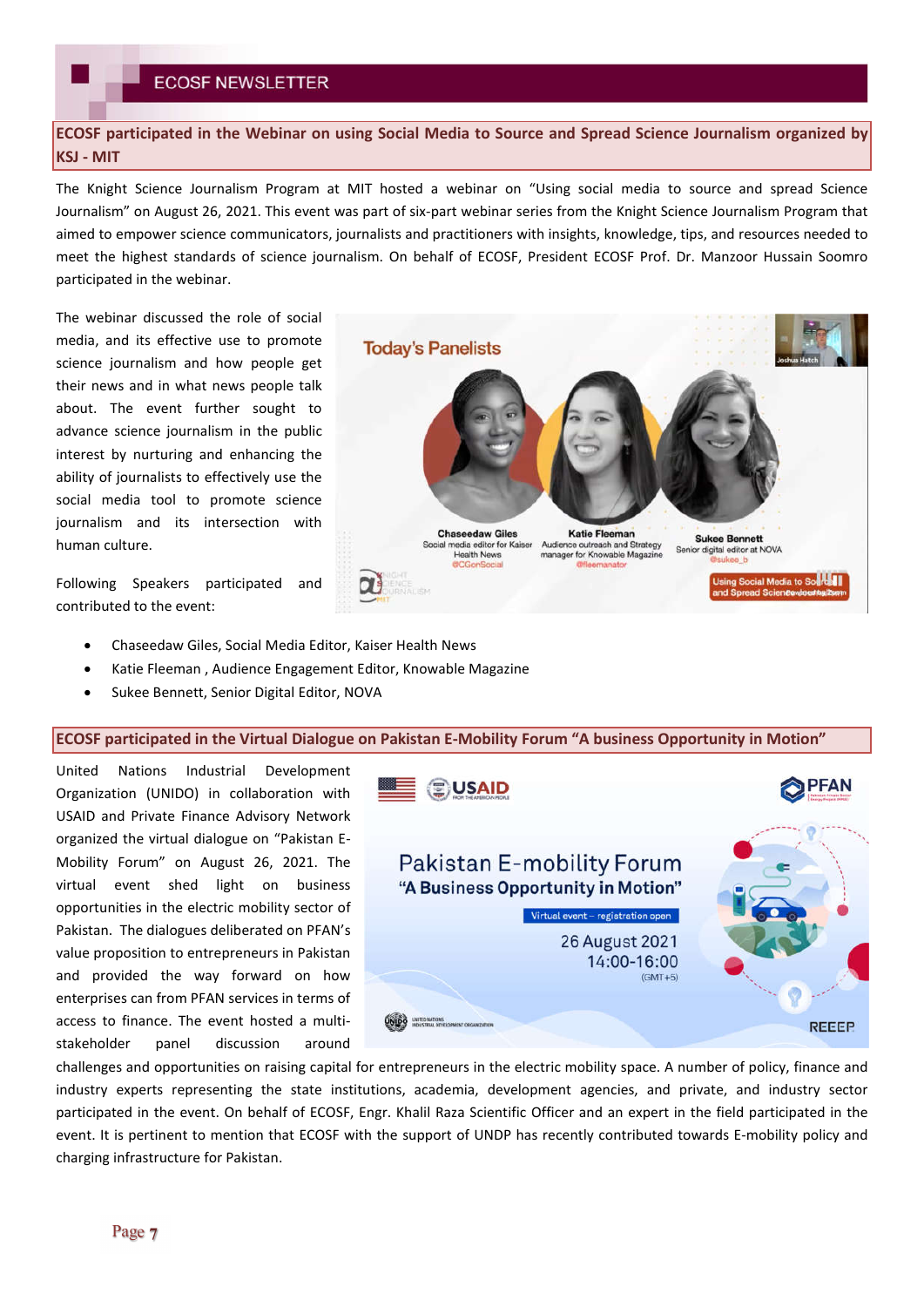### **President ECOSF attended PIDE Webinar "How Railways are being financed in the 21st century''**

Pakistan Institute of Development Economics (PIDE) organized the series of webinar on Pakistan Railways. The first two webinars of the series on Pakistan Railways (PR) historically reviewed Pakistan Railways from pre-partition times till today. The third webinar discussed the current and international practices in Track Access Regime and the fourth webinar discussed China's railway sector in comparison with other large countries' railway sector: similarities and differences. President ECOSF attended the fifth webinar on August 04, 2021 on how Railways are being financed in the 21st Century and how the railway gets funds, Ways of financing, Policies for financing, and who are regulators of financing mechanisms.

The webinar was moderated by Dr. Naadeem ul Haque – the Vice-Chancellor of PIDE and the Co-Host of the webinar was Dr. Amer Zafar Durrani, President, Reenergia. On behalf of ECOSF, President Manzoor Soomro attended the webinar.

Distinguished Panelists included:

- Martha Lawrence: Leader of the Railways Community of Practice at the World Bank
- George Kaulbeck: Global Director and Partner Transport at CPCS Solutions for Growing Economies, Consultancy
- Johan Bouwer: Chief Operating Officer at MavLOG
- Mr. Mazhar Shah: AGM Traffic, Pakistan Railways
- Mr. Farooq Hyder Shaikh: Advisor/Executive Director Business Planning, Pakistan Railways



Martha Lawrence from World Bank underscored that the best railway funding sources are passenger tickets, freight services, Government, and other services. She further said that Financing is easy, it's not magic. All one needs to do is "Risk Management", Business Environment, Sector Governance & Corporate governance.

George Kaulbeck, Global Director and Partner Transport at CPCS - Solutions for Growing Economies, Consultancy said that financing rail projects are generally straightforward when it is cash positive & profitable. Mr. Johan Bouwer, Chief Operating Officer at MavLOG discussed Commercial Railway Reality - funding & financing.

Farooq Shaikh, Advisor/Executive Director Business Planning, Pakistan Railways said that Pakistan Railways is currently at a loss, getting subsidies from govt, but aiming to go high in revenue & funding, discussed some key issues of Pakistan Railways with Future Strategy. He said that Cultural Change in Pakistan Railways is the biggest challenge. We are aiming to outsource our additional projects i.e schools, hospitals, buildings & housing projects, he said.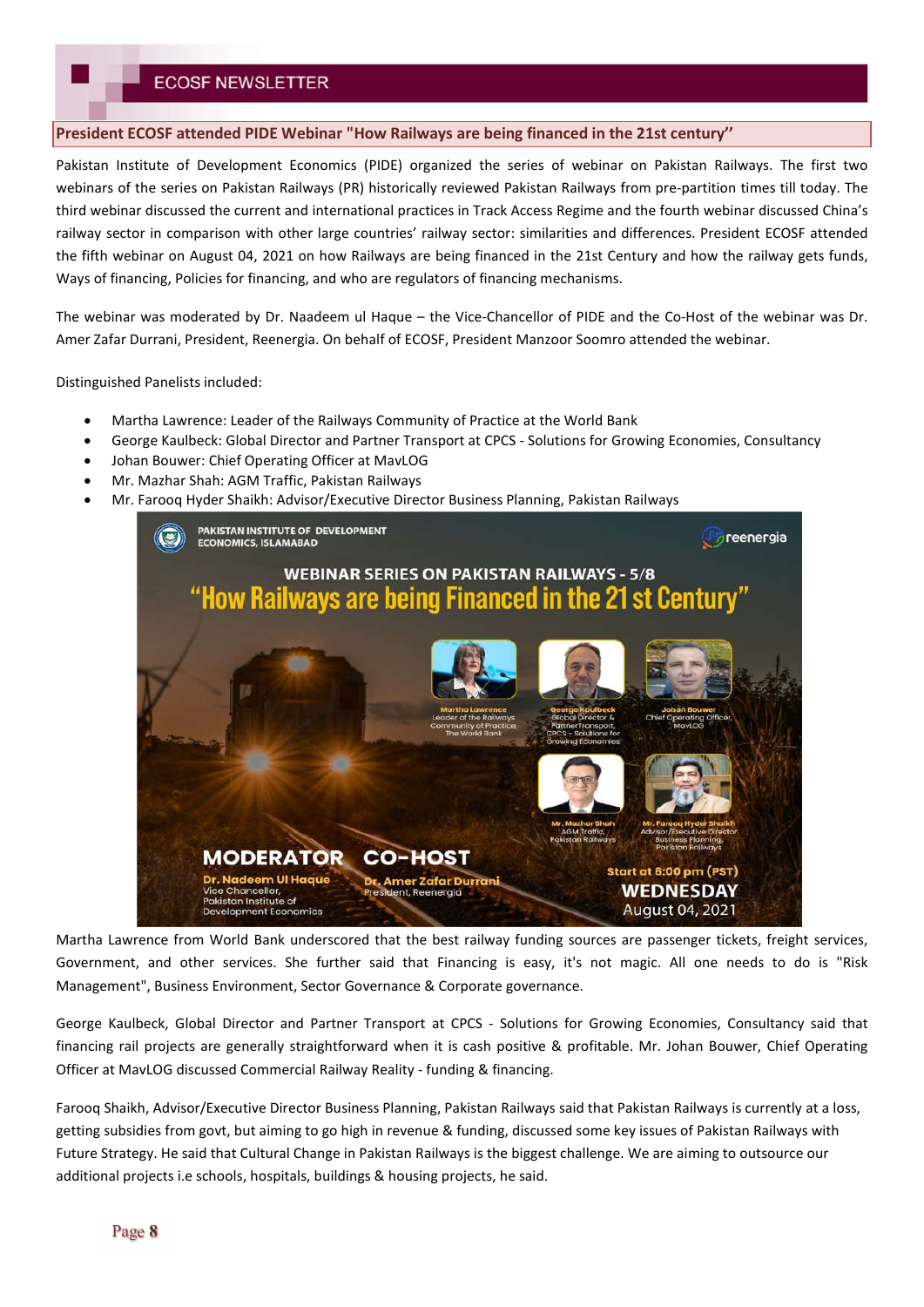**President ECOSF Participated in Teach a Kid Make Individual Life with Collaboration of Akhuwat Foundation Virtually Organized Annual conference titled "Reconstructing 22.8 million Broken Futures with Education** 

Teach a Kid Make Individual Life with collaboration of Akhuwat Foundation Pakistan virtually organized the annual conference titled "Reconstructing 22.8 million Broken Futures with Education" on 15 August 2021. A number of leading experts representing philanthropy, academia and private sector and development agencies participated in the event. On behalf of ECOSF, President Prof. Manzoor Hussain Soomro participated in the event.



The Speakers Included:

- Dr. Muhammad Amjad Saqib, Founder & CEO ,Akhuwat Foundation
- Abid Gill- Deputy Chief Advisor, Advancing Quality Alternative Learning (AQAL) Project JICA
- Dr. Naweed Sayed Professor & Research Director University of Calgary
- Asim Hussain- CEO IGNITE (National Technology Fund)
- Zia -Ul- Qayyaum ,V.C ,Allama Iqbal Open University
- Aisha Sarwari, Director Public Affairs and Sustainability at the COCO Cola Company

#### **Upcoming Events posted on ECOSF website and Facebook page**

#### **5th Belt and Road Teenager Maker Camp & Teacher Workshop**

**"5th Belt and Road Teenager Maker Camp & Teacher Workshop"** is being organized in September-November 2021 by Children & Youth Science Center (CYSC) of China Association for Science and Technology (CAST) co-sponsored by the Ministry of Science and Technology, People's Republic of China (MOST) and CAST and supported by **ECOSF,** InterAcademy Partnership Science Education Program (IAP SEP), and Network of African Science Academies (NASAC). Due to COVID-19 pandemic, this year's camp will also be held **virtually** as done last year.

Belt and Road Teenager Maker Camp & Teacher Workshop is an annual event aiming to strengthen cross-cultural exchange, promote international understanding, inspire innovation in young generation and also for all scientists and science teachers to promote mutual learning and fulfil their responsibilities in science education career. The event gives students the opportunity to cooperate with the best of their age at international level, to share ideas and study cutting-edge knowledge in science labs of top schools in China through hands-on experience and teamwork under guidance of experienced teachers.